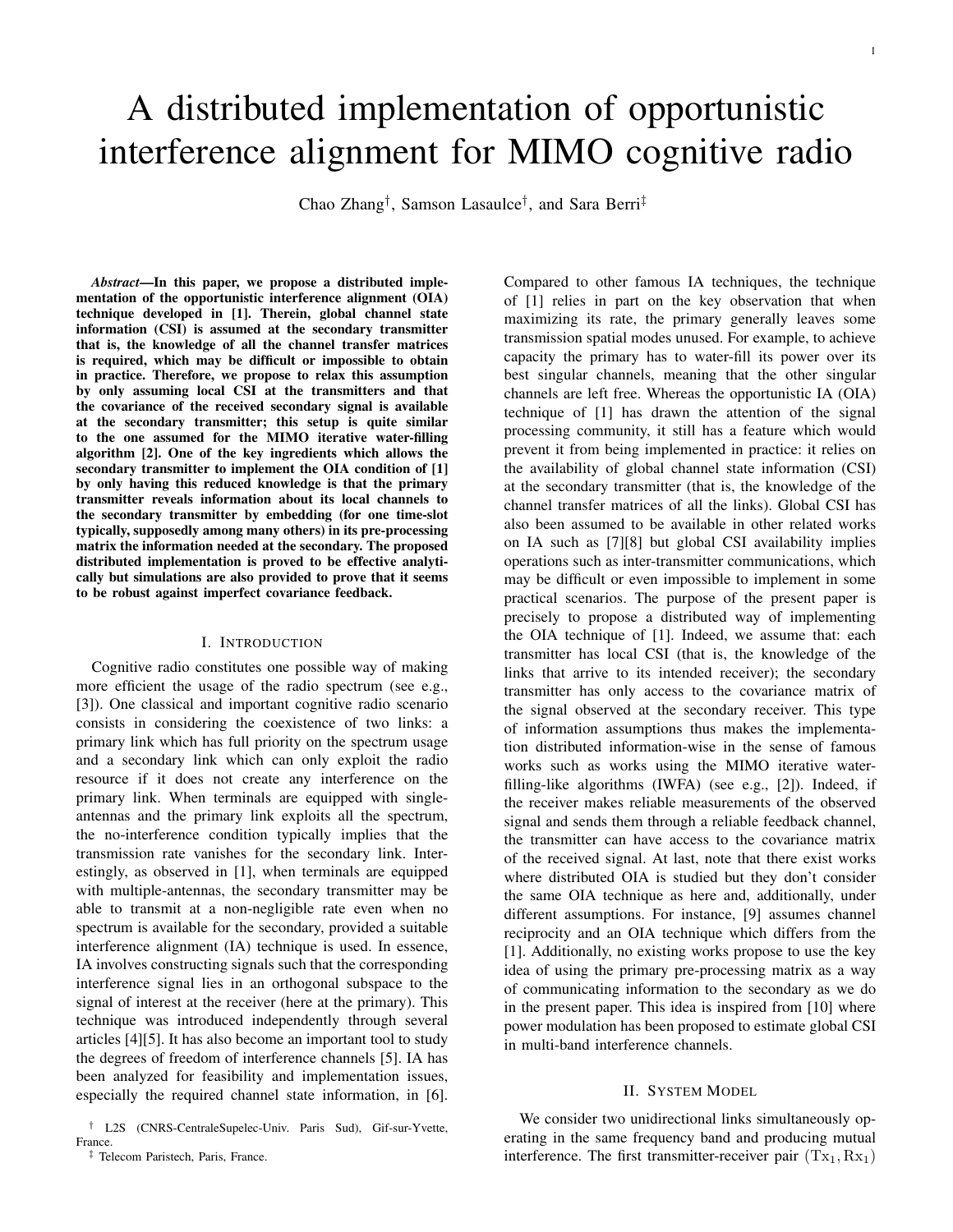is the primary link. The pair  $(Tx_2, Rx_2)$  is an opportunistic link subject to the strict constraint that the primary link must be able to transmit without any interference from the secondary. Denote respectively by  $M_i \geq 1$  and  $N_i \geq 1$ , with  $i = 1$  (resp.  $i = 2$ ), the numbers of antennas at the primary (resp. secondary) transmitter and the receiver. Each transmitter sends messages only to its respective receiver and no direct message exchange between the transmitters is allowed.

As generally assumed in the context of interference alignment, it is assumed that the channel transfer matrices evolves slowly over time. They are therefore assumed to be fixed over the whole duration of the transmission which can be seen as a frame comprising a large number of timeslots. The latter quantity will be denoted by  $T \geq 1$ . The channel transfer matrix from Transmitter  $i \in \{1,2\}$  to Receiver  $j \in \{1, 2\}$  is an  $N_j \times M_i$  matrix that is denoted by  $H_{ij}$ , which typically corresponds to the realization of a random matrix. No particular distribution needs to be assumed. Only very reasonable and classical invertibility conditions on the channel matrices will be needed and provided further. As [2], we assume that the channel transfer matrices are constant over a period of time (a frame typically) which comprises many time-slots. The information signal or symbol of Transmitter  $i$  is represented by the vector  $x_i \in \mathbb{C}^{L_i}$ ,  $L_i \geq 1$ . In our model, Transmitter i pre-processes its symbols using a matrix  $C_i \in \mathbb{C}^{M_i \times L_i}$ to construct its effectively transmitted signal  $C_i x_i$ ; the matrix  $C_i$  is called the pre-processing or pre-coding matrix. Following a matrix notation, the primary and secondary received signals, represented by the  $N_i \times 1$  column-vectors  $y_i$ , with  $i \in \{1, 2\}$ , can be written as

$$
\left[\begin{array}{c}y_1\\y_2\end{array}\right]=\left[\begin{array}{cc}\mathbf{H}_{11}&\mathbf{H}_{21}\\ \mathbf{H}_{12}&\mathbf{H}_{22}\end{array}\right]\left[\begin{array}{c}\mathbf{C}_1x_1\\ \mathbf{C}_2x_2\end{array}\right]+\left[\begin{array}{c}z_1\\z_2\end{array}\right],\quad(1)
$$

where  $z_i$  is an  $N_i$ -dimensional vector representing noise effects at Receiver i whose entries are modeled by an additive white Gaussian noise (AWGN) with zero mean and variance  $\sigma_i^2$ , i.e.,  $\forall i \in \{1, 2\}$ ,  $\mathbb{E}\left[z_i z_i^{\text{H}}\right] = \sigma_i^2 \mathbf{I}_{N_i}$ , the notation  $(.)^H$  standing for Hermitian transpose. The matrices  $\mathbf{H}_{ij}$ ,  $(i, j) \in \{1, 2\}^2$  are assumed to be realizations of continuous random matrices such that each matrix is full rank with probability 1. We make the classical assumption that  $x_i$  corresponds to the realization of a certain random variable which is zero-mean with covariance  $\mathbf{P}_i = \mathbb{E}\left[x_i x_i^{\text{H}}\right]$ . Additionally,  $x_1, x_2, z_1$ , and  $z_2$  are assumed to be independent, which is also a conventional assumption in the context of IA. At transmitter  $i \in \{1, 2\}$ , the power constraints on the transmitted signals  $C_i x_i$  can be written as Trace  $(\mathbf{C}_i \mathbf{P}_i \mathbf{C}_i^{\mathrm{H}}) \leqslant M_i P_{i, \max}$ ,  $P_{i, \max}$  being the maximal transmit power for Transmitter  $i$ . At Receiver  $i \in \{1,2\}$ , the signal  $y_i$  is processed using an  $N_i \times N_i$ matrix  $\mathbf{D}_i$  to form the  $N_i$ -dimensional vector:

$$
\widetilde{y}_i = \mathbf{D}_i y_i. \tag{2}
$$

We refer to  $D_i$  as the post-processing or decoding matrix at Receiver i.

# III. SHORT REVIEW OF THE OPPORTUNISTIC INTERFERENCE ALIGNMENT OF [1]

Here, we briefly review the OIA technique introduced in [1]. The primary link is assumed to implement the following coding and decoding strategies [11]:  $C_1 = V_{11}$ ,  $D_1 = U_{11}^H$ ,  $P_1 = P_1^*$ . The matrices  $V_{11}$ ,  $U_{11}$ , and  $\mathbf{P}_1^{\star} = \text{Diag}(p_{1,1}^{\star},...,p_{1,M_1}^{\star})$  are defined by the ordered singular value decomposition (SVD) of  $H_{11}$  and waterfilling formula

$$
\begin{cases} \mathbf{H}_{11} = \mathbf{U}_{11} \mathbf{\Lambda}_{11} \mathbf{V}_{11}^{\mathrm{H}} \\ \forall n \in \{1, ..., M_1\}, \quad p_{1,n}^{\star} = \left(\omega - \frac{\sigma_1^2}{\lambda_{11,n}^2}\right)^+, \end{cases} (3)
$$

where:  $\mathbf{U}_{11}$  and  $\mathbf{V}_{11}^{\text{H}}$  are two unitary matrices with dimension  $N_1 \times N_1$  and  $M_1 \times M_1$  respectively;  $\Lambda_{11}$  is an  $N_1 \times M_1$ matrix with main diagonal  $(\lambda_{11,1}, \ldots, \lambda_{11,\min(N_1,M_1)})$  and zeros on its off-diagonal;  $\omega$  is the water-level. Suppose  $m_1 \triangleq \sum_{n=1}^{M_1} 1\!\!\!\!\perp_{]0,\infty]} (p_{1,n}^\star)$ , it will be convenient to use the strictly positive matrix  $\mathbf{Q}_1^*$  defined as follows:

$$
\mathbf{P}_{1}^{\star} = \begin{array}{c} m_{1} \\ m_{1} \\ \hline M - m_{1} \end{array} \begin{array}{c} \stackrel{\leftarrow m_{1} \rightarrow \leftarrow M - m_{1}}{\leftarrow} \\ \begin{bmatrix} \mathbf{Q}_{1}^{\star} & \mathbf{0} \\ \mathbf{0} & \mathbf{0} \end{bmatrix} \end{array} . \tag{4}
$$

where  $\mathbf{Q}_1^* = \text{Diag}(p_{1,1}^*,...,p_{1,m_1}^*)$ . The idea of OIA [1] is that the secondary uses the singular modes which are not exploited by the primary without creating any interference at the primary. For this, an IA condition needs to be met. This is what we describe here. Define the  $N_1 \times M_2$  matrix  $\widetilde{\mathbf{H}} \stackrel{\triangle}{=} \mathbf{U}_{11}^{\mathrm{H}} \mathbf{H}_{21}$  and the following block structure:

$$
\widetilde{\mathbf{H}} = \begin{array}{c} m_1 \\ m_1 \\ N_1 - m_1 \end{array} \begin{array}{c} \xleftarrow{M_2} \\ \begin{bmatrix} \widetilde{\mathbf{H}}_1 \\ \widetilde{\mathbf{H}}_2 \end{bmatrix} . \end{array}
$$
 (5)

With the above notations the OIA condition writes:

$$
\widetilde{\mathbf{H}}_1 \mathbf{C}_2^{\star} = \mathbf{0}_{m_1 \times k_2},\tag{6}
$$

where  $k_2$  is the dimension of the null space of the matrix  $H_1$ . By choosing a precoding matrix which verifies (6), the secondary transmitter is ensured to create no interference at the primary receiver. However, the secondary receiver undergoes the interference from the primary transmitter. To mitigate the effect of the latter, the authors of [1] proposed to choose the post-processing matrix  $D_2$  as follows:

$$
\mathbf{D}_{2}^{\star} = \left(\mathbf{H}_{12}\mathbf{V}_{11}\mathbf{P}_{1}^{\star}\mathbf{V}_{11}^{\mathrm{H}}\mathbf{H}_{12}^{\mathrm{H}} + \sigma_{2}^{2}\mathbf{I}_{N_{2}}\right)^{-\frac{1}{2}},\qquad(7)
$$

assuming classical invertibility conditions [1]. At last, the matrix  $P_2$  is chosen to maximize the transmission rate of the secondary link, which amounts to perform a waterfilling operation knowing the channel matrix  $H_{22}$ .

Summarizing, it is seen that for the secondary to be able to implement the OIA technique as proposed in [1], the knowledge of the matrices  $H_{11}$ ,  $H_{12}$ ,  $H_{21}$ , and  $H_{22}$  is required. The knowledge of  $H_{21}$  and  $H_{22}$  corresponds to what is called the local CSI assumption, which is generally considered as reasonable since it can be acquired at the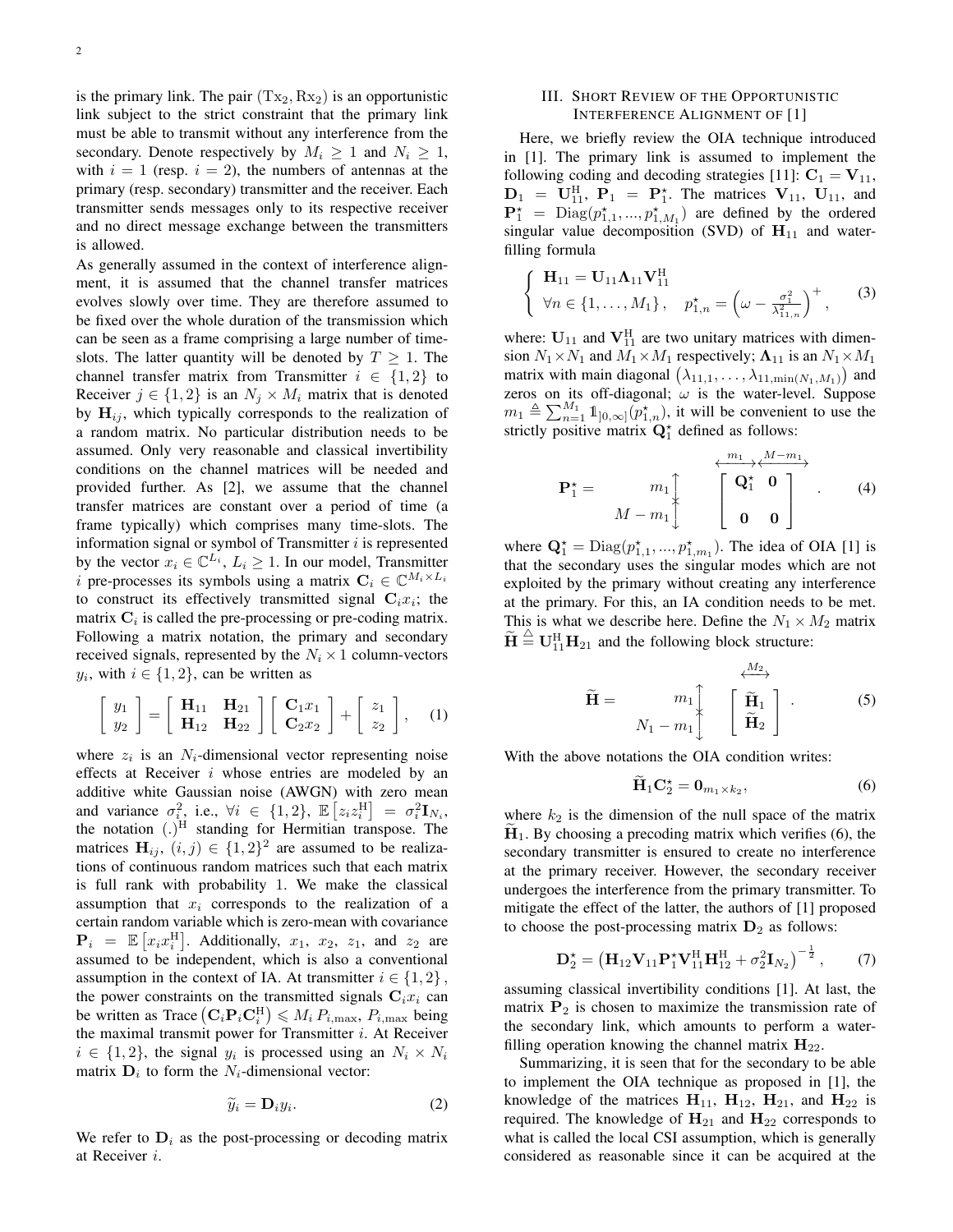secondary receiver e.g., from a training sequence sent by the primary transmitter. However, acquiring the knowledge of  $H_{11}$  and  $H_{12}$  constitutes a much more problematic task especially if the scenario is decentralized. The purpose of this paper is precisely to propose one possible way of implementing (6) and (7) from the knowledge of the received signal covariance matrix feedback from the secondary receiver and the local CSI at the transmitters.

#### IV. PROPOSED METHOD TO IMPLEMENT OIA

From now on, for the ease of exposition and facilitating the reading, we will assume  $M_1 = M_2 = M$  and  $N_1 = N_2 = N$ , but it can be checked that the proposed technique readily applies to the general case. As mentioned in the preceding sections, we assume the existence of a feedback channel between the secondary receiver and the secondary transmitter. For each of the transmission time-slots, the secondary transmitter is assumed to have feedback measurements from the secondary receiver. This is a setting that is quite similar to the one in [2] in which a MIMO version of the IWFA is developed and analyzed. The covariance matrix of the signal received at the secondary (after post-processing)  $\tilde{y}_2$  is defined by:

$$
\mathbf{R}_2 = \mathbb{E}[\widetilde{y}_2 \widetilde{y}_2^{\mathrm{H}}]. \tag{8}
$$

By indicating explicitly the dependency towards the coding and decoding matrices, it generically expresses as follows:

$$
R_2(C_2, D_2, P_2; C_1, D_1, P_1) = D_2H_{22}C_2P_2C_2^H H_{22}^H D_2^H + D_2H_{12}C_1P_1C_1^H H_{12}^H D_2^H + \sigma_2^2I_N.
$$
\n(9)

Now, our goal is to show how to exploit the covariance feedback  $\mathbf{R}_2$  to implement (6) and (7), starting with (7).

#### *A. Acquisition of the optimal post-processing matrix*

As in [1], assume that the primary operates in the capacity-achieving scenario that is:  $(C_1, D_1, P_1)$  =  $(\mathbf{V}_{11}, \mathbf{U}_{11}^{\text{H}}, \mathbf{P}_{1}^{\star})$ . To obtain the best pre-processing matrix  $D_2^*$ , the secondary transmitter can implement one very simple acquisition procedure. Assume that for one given time-slot for the secondary transmission, the secondary transmitter chooses to be off that is,  $P_2 = P_2 = 0$ and the secondary receiver chooses a given invertible postprocessing matrix  $\underline{\mathbf{D}}_2$ ; the matrix  $\mathbf{C}_2$  can be arbitrary. Then, the covariance matrix feedback received by the secondary transmitter corresponds to:

$$
\underline{\mathbf{R}}_2 = \mathbf{R}_2(\mathbf{C}_2, \underline{\mathbf{D}}_2, \mathbf{0}; \mathbf{V}_{11}, \mathbf{U}_{11}^{\mathrm{H}}, \mathbf{P}_1^*) = \n\underline{\mathbf{D}}_2 \mathbf{H}_{12} \mathbf{V}_{11} \mathbf{P}_1^* \mathbf{V}_{11}^{\mathrm{H}} \mathbf{H}_{12}^{\mathrm{H}} \underline{\mathbf{D}}_2^{\mathrm{H}} + \sigma_2^2 \mathbf{I}_N.
$$
\n(10)

It can then be observed that the optimal post-processing matrix  $D_2^*$  (which is given by (7)) can be recovered by performing the following operation:

$$
\mathbf{D}_2^{\star} = \left[ \left( \underline{\mathbf{D}}_2^{\mathrm{H}} \right)^{-1} \underline{\mathbf{R}}_2 \underline{\mathbf{D}}_2^{-1} - \left( \underline{\mathbf{D}}_2^{\mathrm{H}} \right)^{-1} \underline{\mathbf{D}}_2^{-1} + \sigma_2^2 \mathbf{I}_N \right]^{-\frac{1}{2}}.
$$
\n(11)

Of course, this means that for a given time-slot, the transmission rate for the secondary vanishes but since the transmission is assumed to occur over many time-slots, the corresponding impact would be typically negligible in practice.

## *B.* Acquisition of the pre-processing matrix when  $M \leq N$

To implement the OIA condition (6), we use a procedure which is similar to the one used in the previous section for finding the optimal post-processing matrix. The difference this time is that the primary is also put to contribution. Indeed, for a given time-slot, which might be the very first time-slot at which the secondary becomes active, both the primary and secondary transmitters are assumed to make specific choices for their transmission and reception matrices. For this time-slot, the secondary transmitter is assumed to be off again:  $P_2 = \overline{P}_2 = 0$  and the secondary receiver chooses a given invertible post-processing matrix  $D_2$ ; The matrix  $C_2$  can be arbitrary. For the primary transmitter, the pre-processing matrix is carefully chosen as follows:

$$
\mathbf{C}_1 = \overline{\mathbf{C}}_1 = \mathbf{M} \begin{bmatrix} \overbrace{\mathbf{H}_1^{\mathrm{H}}}^{\overbrace{\mathbf{H}_1^{\mathrm{H}}} \mathbf{W}_1} \end{bmatrix} . \tag{12}
$$

where  $H_1$  is given by (5) and  $W_1$  can be any arbitrary matrix with dimensions  $M \times (M - m_1)$ ; note that the primary transmiter knows  $H_1$  since it has the local CSI knowledge  $H_{11}$ ,  $H_{21}$ . The above choice translates the key idea of implicit communication between the primary and secondary. Indeed, we see that the pre-processing matrix itself conveys the channel information. A priori, any kind of information might be exchanged. Here, the choice we make corresponds to what the primary needs to implement OIA. At last, for the primary we have that:  $(D_1, P_1) = (U_{11}^H, P_1^*)$ . Then, for this configuration, the covariance matrix feedback received by the secondary transmitter corresponds to:

$$
\overline{\mathbf{R}}_2 = \mathbf{R}_2(\mathbf{C}_2, \overline{\mathbf{D}}_2, \mathbf{0}; \overline{\mathbf{C}}_1, \mathbf{U}_{11}^{\text{H}}, \mathbf{P}_1^{\star}) = \n\overline{\mathbf{D}}_2 \mathbf{H}_{12} \widetilde{\mathbf{H}}_1^{\text{H}} \mathbf{Q}_1^{\star} \widetilde{\mathbf{H}}_1 \mathbf{H}_{12}^{\text{H}} \overline{\mathbf{D}}_2^{\text{H}} + \sigma_2^2 \mathbf{I}_N.
$$
\n(13)

Thus the quantity  $\tilde{H}_1^H Q_1^* \tilde{H}_1$  can be expressed as:

$$
\widetilde{\mathbf{H}}_1^{\mathrm{H}} \mathbf{Q}_1^{\star} \widetilde{\mathbf{H}}_1 = \mathbf{A}_{12} \mathbf{H}_{12}^{\mathrm{H}} \overline{\mathbf{D}}_2^{-1} \left( \overline{\mathbf{R}}_2 - \sigma_2^2 \mathbf{I}_N \right) \left( \overline{\mathbf{D}}_2^{\mathrm{H}} \right)^{-1} \mathbf{H}_{12} \mathbf{A}_{12},
$$
\n(14)

where  $\mathbf{A}_{12} = \left(\mathbf{H}_{12}^{\text{H}}\mathbf{H}_{12}\right)^{-1}$ . Under the local CSI assumption, the matrix  $H_{12}$  is available to the secondary transmitter. Additionally, it is pseudo-invertible with probability 1 if it corresponds to the realization of a continuous random matrix, as assumed in [1]. The last step is to observe that the null space of  $\mathbf{H}^{\text{H}}_1 \mathbf{Q}_1^{\star} \mathbf{H}_1$  coincides with the null space of  $\mathbf{H}_1$  when  $\mathbf{Q}_1^*$  is full rank, which is the case by definition. As a conclusion, the OIA condition (6) can be implemented by choosing  $C_2$  to be in the null space of

$$
\mathbf{A}_{12}\mathbf{H}_{12}^{\mathrm{H}}\overline{\mathbf{D}}_{2}^{-1}\left(\overline{\mathbf{R}}_{2}-\sigma_{2}^{2}\mathbf{I}_{N}\right)\left(\overline{\mathbf{D}}_{2}^{\mathrm{H}}\right)^{-1}\mathbf{H}_{12}\mathbf{A}_{12},\quad(15)
$$

which provides  $C_2^*$ , as desired.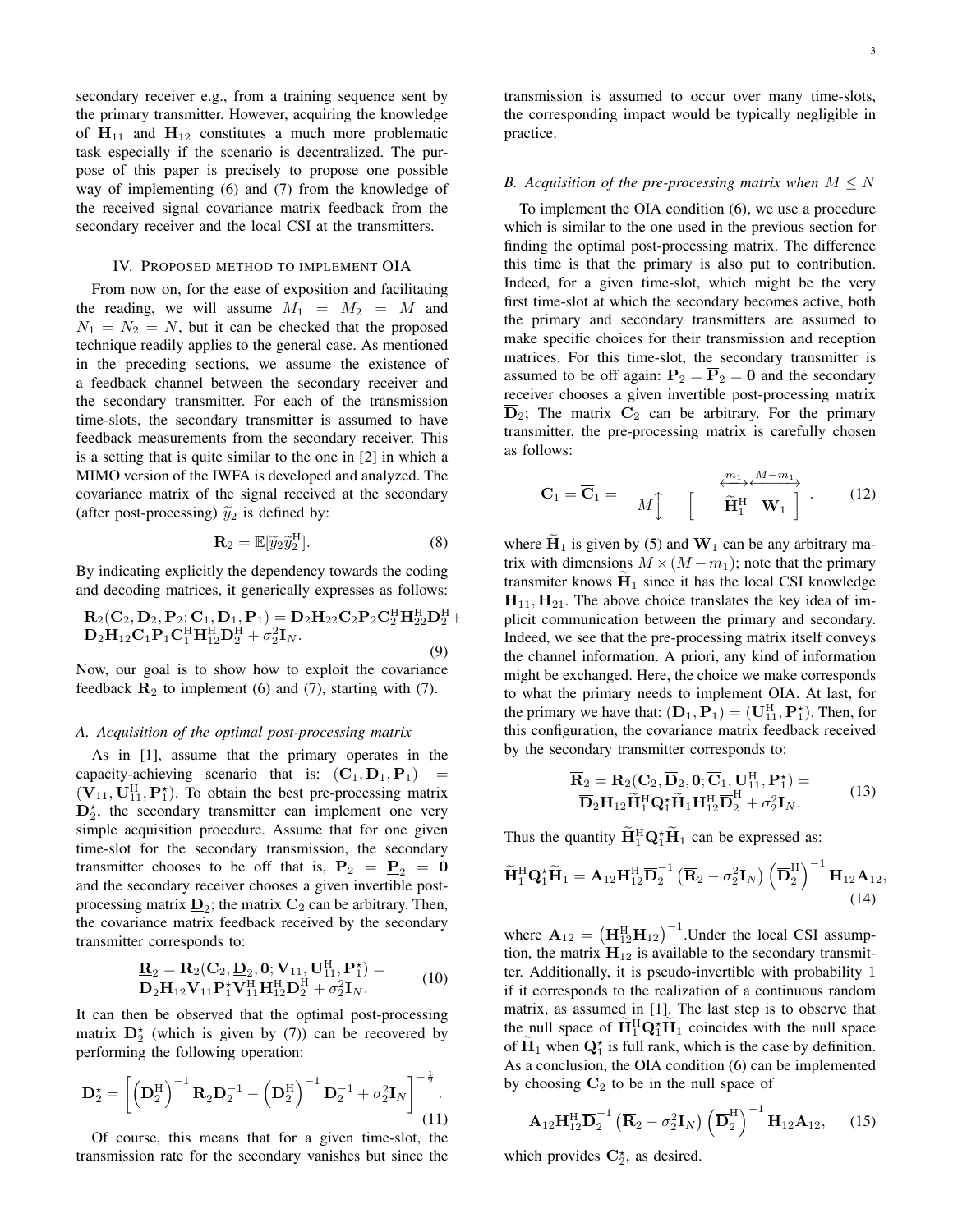# *C.* Acquisition of the pre-processing matrix when  $M > N$

Notice that even if  $H_{12}$  corresponds to the realization of a continuous random matrix, it is not pseudo-invertible when  $M > N$ . It is therefore impossible to reconstruct the matrix  $\widetilde{\mathbf{H}}_1^H \mathbf{Q}_1^* \widetilde{\mathbf{H}}_1$  and therefore the null space of  $\widetilde{\mathbf{H}}_1 =$  $\left[\widetilde{h}_{1,1}, \ldots, \widetilde{h}_{1,M}\right]$ . To deal with this issue, the proposed idea is to exploit several time-slots to acquire this null space. For each time-slot  $t$ , the primary uses a given pre-processing matrix which is denoted by  $\mathbf{C}_{1;(t)}$ . For the case of interest, that is to say,  $M > N > m_1$ , the required number of timeslots can be checked to be  $K = \left\lceil \frac{M-N}{N-m_1} \right\rceil$ , as shown next. The case  $N = m_1$  would need to be treated separately without bringing a strong added value and is therefore not presented here.

Except for  $C_{1;(t)}$ , which is chosen to be time-varying, the coding and decoding matrices for the acquisition procedure are taken to be constant and the same as in the scenario  $M \leq N$  for all the acquisition time-slots  $t \in \{1, ..., K\}.$ More precisely,  $\mathbf{C}_{1;(t)}$  is chosen as follows:

$$
\mathbf{C}_{1;(t)} = \begin{array}{c} N \downarrow \\ M - N \downarrow \end{array} \begin{array}{c} \xrightarrow{\mathcal{W}_{1}} \downarrow M - m_1 \\ \left[ \begin{array}{c} \widetilde{\mathbf{H}}_{1;(t)}^{\mathrm{H}} \mathbf{X}_1 \\ \mathbf{0} & \mathbf{0} \end{array} \right] \end{array} . \tag{16}
$$

where  $\widetilde{\mathbf{H}}_{1;(t)} = \begin{bmatrix} \widetilde{h}_{1,1+(t-1)K}, \dots, \widetilde{h}_{1,N+(t-1)K} \end{bmatrix} \in$  $\mathbb{R}^{m_1 \times N}$  and  $X_1$  can be any arbitrary matrix with dimensions  $N \times (M - m_1)$ . Therefore, by determining  $V_{2,t}$  such that  $\mathbf{H}_{1,(t)}\underset{\sim}{\sum} \mathbf{V}_{2;(t)} = \mathbf{0}$  for every  $t \in \{1,\ldots,K\}$ , the null space of  $H_1$  can be reconstructed. Similarly to the case  $M \leq N$ , determining  $V_{2;(t)}$  amounts to determining the null space of

$$
\mathbf{C}_{1;(t)}\mathbf{P}_1^{\star}\mathbf{C}_{1;(t)}^{\mathrm{H}} = \begin{array}{c} N \downarrow \\ M - N \downarrow \end{array} \qquad \left[ \begin{array}{c} \overbrace{\mathbf{\widetilde{H}}_{1;(t)}^{\mathrm{H}} \mathbf{Q}_1^{\star} \widetilde{\mathbf{H}}_{1;(t)} \mathbf{0} \\ \mathbf{0} \end{array} \right] \tag{17}
$$

where the matrix  $\widetilde{\mathbf{H}}_{1;(t)}^{\mathrm{H}}\mathbf{Q}_1^{\star}\widetilde{\mathbf{H}}_{1;(t)}$  is determined by the following relations:

$$
\widetilde{\mathbf{H}}_{1;(t)}^{\mathrm{H}}\mathbf{Q}_{1}^{\star}\widetilde{\mathbf{H}}_{1;(t)} = \mathbf{H}_{12,\mathrm{L}}^{-1}\overline{\mathbf{D}}_{2}^{-1}\left(\mathbf{R}_{2;(t)} - \sigma_{2}^{2}\mathbf{I}_{N}\right)\left(\overline{\mathbf{D}}_{2}^{\mathrm{H}}\right)^{-1}\mathbf{H}_{12,\mathrm{L}}^{\mathrm{H}-1}
$$
\nwith  $\mathbf{H}_{12} = m_{1}$ \n
$$
N \downarrow \qquad \qquad [\mathbf{H}_{12,\mathrm{L}} \mathbf{H}_{12,\mathrm{R}}] \cdot \text{and}
$$
\n
$$
\overline{\mathbf{R}}_{2;(t)} = \mathbf{R}_{2}(\mathbf{C}_{2}, \overline{\mathbf{D}}_{2}, \mathbf{0}; \overline{\mathbf{C}}_{1;(t)}, \mathbf{U}_{11}^{\mathrm{H}}, \mathbf{P}_{1}^{\star}) = \overline{\mathbf{D}}_{2}\mathbf{H}_{12}\widetilde{\mathbf{H}}_{1;(t)}^{\mathrm{H}}\mathbf{Q}_{1}^{\star}\widetilde{\mathbf{H}}_{1;(t)}\mathbf{H}_{12}^{\mathrm{H}}\overline{\mathbf{D}}_{2}^{\mathrm{H}} + \sigma_{2}^{2}\mathbf{I}_{N} \qquad (19)
$$

#### V. NUMERICAL ILLUSTRATION

In the whole paper, we have made similar assumptions to works such as those on IWFA [12] that is: the channel is constant over many time-slots and the secondary received signal covariance matrix is assumed to be available at the secondary transmitter. In this setting, we have proved that

the OIA conditions can be perfectly implemented. Although no simulations would be needed to illustrate this, we still wanted to see to what extent the procedure we propose is robust to imperfect covariance matrix feedback (this is an issue which is often neglected in the literature of radio resource allocation and interference alignment ). For this, we have assumed that the covariance matrix is estimated from  $S \geq 1$  samples. That is, the statistical covariance matrix  $\mathbf{R}_2$  becomes  $\widehat{\mathbf{R}}_2^{(S)} = \frac{1}{S} \sum_{t=1}^S \widetilde{y}_2(t) \widetilde{y}_2(t)^{\text{H}}$ . The performance criteria we consider correspond to the primary and secondary transmission rates are respectively denoted by  $\rho_P$  and  $\rho_S$ , and defined as:

$$
\begin{cases}\n\rho_{\rm P} = \log_2 |\mathbf{I}_N + \mathbf{D}_1 \mathbf{H}_{11} \mathbf{C}_1 \mathbf{P}_1^* \mathbf{C}_1^{\rm H} \mathbf{H}_{11}^{\rm H} \mathbf{D}_1^{\rm H} (\sigma_1^2 \mathbf{I}_N + \mathbf{E}_2)^{-1}| \\
\rho_{\rm S} = \log_2 |\mathbf{I}_N + \hat{\mathbf{D}}_2 \mathbf{H}_{22} \hat{\mathbf{C}}_2 \hat{\mathbf{P}}_2 \hat{\mathbf{C}}_2^{\rm H} \mathbf{H}_{22}^{\rm H} \hat{\mathbf{D}}_2^{\rm H} (\sigma_2^2 \mathbf{I}_N + \mathbf{E}_1)^{-1}| \n\end{cases} (20)
$$

where  $\mathbf{E}_2 = \mathbf{D}_1 \mathbf{H}_{21} \hat{\mathbf{C}}_2 \hat{\mathbf{P}}_2 \hat{\mathbf{C}}_2^H \mathbf{H}_{21}^H \mathbf{D}_1^H$ ,  $\mathbf{E}_1 = \hat{\mathbf{E}}_1 \hat{\mathbf{C}}_2 \mathbf{H}_{21}^H \hat{\mathbf{C}}_2^H \mathbf{H}_{21}^H$  $\widehat{\mathbf{D}}_2 \mathbf{H}_{12} \mathbf{C}_1 \mathbf{P}_1^* \mathbf{C}_1^{\text{H}} \mathbf{H}_{12}^{\text{H}} \widehat{\mathbf{D}}_2^{\text{H}}$ , and  $\widehat{\mathbf{C}}_2$ ,  $\widehat{\mathbf{P}}_2$ ,  $\widehat{\mathbf{D}}_2$  are the coding and decoding matrices the secondary obtains by using  $\widehat{\mathbf{R}}_2^{(S)}$  instead of  $\mathbf{R}_2$ .

Fig. 1 represents the secondary transmission rate (in bit/s per Hz) for a typical scenario considered in [1]:  $M = N =$ 4; all the entries of  $H_{ij}$  are independent and identically distributed (i.i.d.) and drawn from a complex Gaussian circularly symmetric entries with zero mean and variance 1; we assume that each transmitter has the same power constraint and same noise variance, i.e.,  $P_{1,\text{max}} = P_{2,\text{max}}$ and  $\sigma_1 = \sigma_2$ . The signal-to-noise ratio (SNR) is defined by  $SNR = \frac{P_{1,\text{max}}}{\sigma_1^2}$ . The number of realizations is chosen as 10000. There are three curves. The top curve represents the performance obtained when the proposed technique is implemented and the perfect knowledge of the covariance matrix is available; The curve then coincides with the one obtained in [1] by using perfect global CSI. The two other curves are obtained with  $S = 100$  (middle curve) and  $S = 10$  (bottom curve). For the range of most interest, that is, when  $SNR \in [0dB, 5dB]$ , the rate loss induced by imperfect feedback is seen to be very reasonable (about 10%) for  $S = 100$ . When  $S = 10$ , the estimate is much noisier but even then the secondary rate loss is larger but shows the proposed technique is relatively robust.

Fig. 2 represents the transmission rate for the primary against the SNR when perfect covariance matrix feedback is available at the secondary transmitter (top curve) and when  $S = 10$  (bottom curve). When  $S = 10$ , alignment is not perfect and the secondary creates some interference at the primary receiver. It is seen that even when the covariance matrix  $\mathbf{R}_2$  is estimated from a small number of samples, the proposed implementation is of interest since the primary rate degradation is very small. Other simulations, not provided here, have confirmed this behavior. There might exist scenarios where this behavior is not observed, which would necessitate the design of a robust implementation, but this is left as an extension of the present paper.

#### **REFERENCES**

[1] S. Medina Perlaza, N. Fawaz, S. Lasaulce, and M. Debbah, "From Spectrum Pooling to Space Pooling: Opportunistic Interference